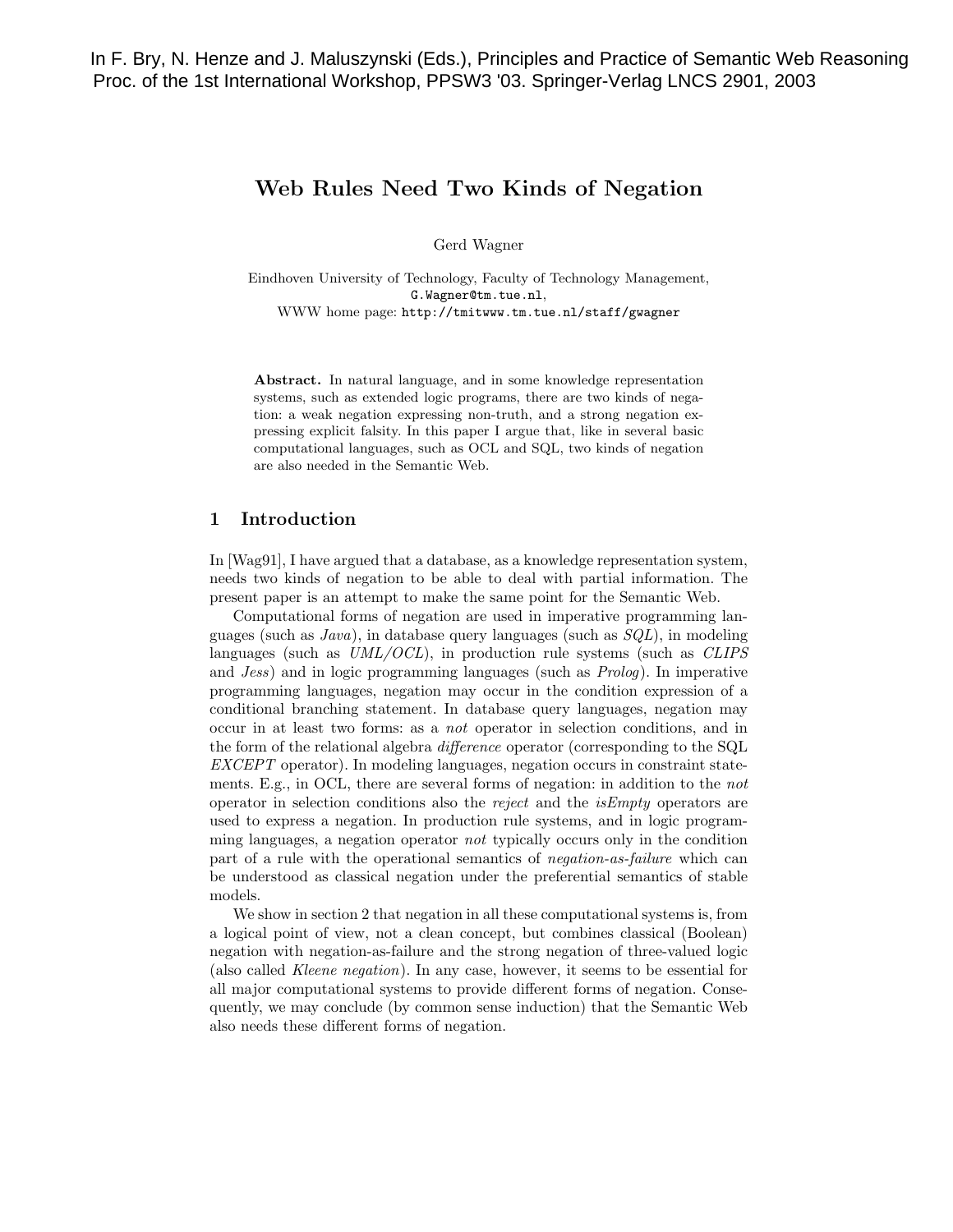In natural language, there are (at least) two kinds of negation: a weak negation expressing non-truth (in the sense of "she doesn't like snow" or "he doesn't trust you"), and a strong negation expressing explicit falsity (in the sense of "she dislikes snow" or "he distrusts you"). Notice that the classical logic law of the excluded middle holds only for the weak negation (either "she likes snow" or "she doesn't like snow"), but not for the strong negation: it does not hold that "he trusts you" or "he distrusts you"; he may be neutral and neither trust nor distrust you.

A number of knowledge representation formalisms and systems, discussed in section 4, follow this distinction between weak and strong negation in natural language. However, many of them do not come with a model-theoretic semantics in the style of classical logic. Instead, an inference operation, that may be viewed as a kind of proof-theoretic semantics, is proposed.

Classical (two-valued) logic cannot account for two kinds of negation because two-valued (Boolean) truth functions do not allow to define more than one negation. The simplest generalization of classical logic that is able to account for two kinds of negation is *partial logic* giving up the classical bivalence principle and subsuming a number of 3-valued and 4-valued logics. For instance, in 3-valued logic with truth values  $\{f, u, t\}$  standing for *false*, *undetermined* (also called *un*known or undefined) and true, weak negation (denoted by  $\sim$ ) and strong negation (denoted by  $\neg$ ) have the following truth tables:



Notice the difference between weak and strong negation in 3-valued logic: if a sentence evaluates to  $u$  in a model, then its weak negation evaluates to  $t$ , while its strong negation evaluates to  $u$  in this model. Partial logics allow for truthvalue gaps created by partial predicates to which the law of the excluded middle does not apply.

However, even in classical logic, where all predicates are total, we may distinguish between predicates that are completely represented in a database (or knowledge base) and those that are not. The classification if a predicate is completely represented or not is up to the owner of the database: the owner must know for which predicates she has complete information and for which she does not. Clearly, in the case of a completely represented predicate, negation-as-failure amounts to classical negation, and the underlying completeness assumption is also called Closed-World Assumption. In the case of an incompletely represented predicate, negation-as-failure only reflects non-provability, but does not allow to infer the classical negation. Unfortunately, neither CLIPS/Jess nor Prolog support this distinction between 'closed' and 'open' predicates.

Open (incompletely represented total) predicates must not be confused with partial predicates that have truth-value gaps. The law of the excluded middle,  $p \vee \neg p$ , applies to open predicates but not to partial predicates.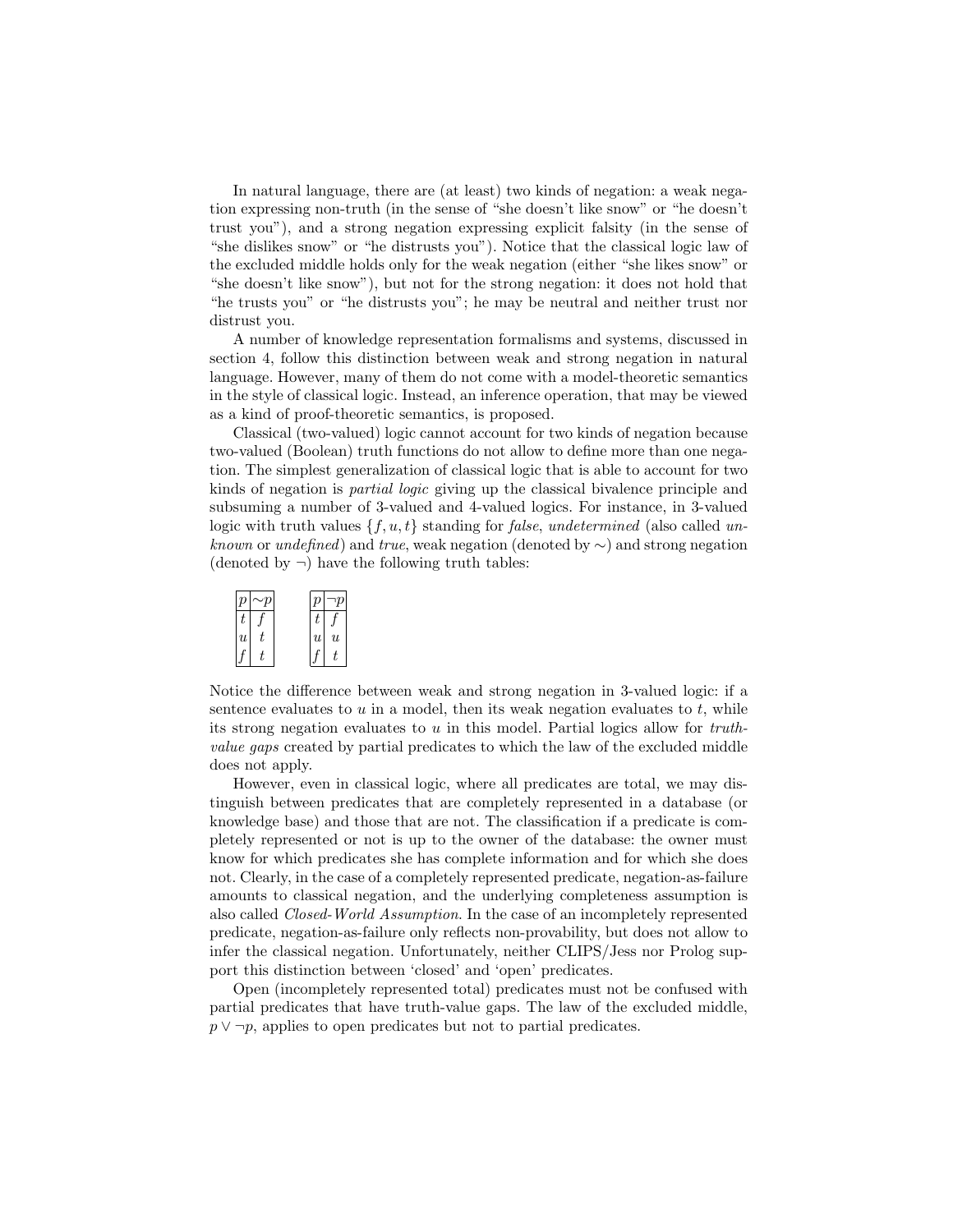For being able to make all these distinctions and to understand their logical semantics, we have to choose partial logic as the underlying logical framework. Partial logic allows to formally distinguish between falsity and non-truth by means of strong and weak negation. In the case of a total predicate, such as being an odd number, both negations collapse:

 $\sim$ odd(x) iff  $\neg$ odd(x),

or in other words, the non-truth of the atomic sentence  $odd(x)$  amounts to its falsity. In the case of a partial predicate, such as likes, we only have the relationship that the strong negation implies the weak negation:

∼likes(she,snow) if ¬likes(she,snow),

but not conversely. Also, while the double negation form  $\neg \neg \sim$  collapses (according to partial logic, see [Wag98]), the double negation form ' $\sim \neg$ ' does not collapse: not disliking snow does not amount to liking snow. Classical logic can be viewed as the degenerate case of partial logic when all predicates are total.

# 2 Negative Information, Closed Predicates and Two Kinds of Negation in the Semantic Web

We claim that, like in the cases of UML/OCL, SQL and extended logic programs, also for the Semantic Web one needs two kinds of negation. This applies in particular to RDF/RDFS, OWL and RuleML.

## 2.1 Expressing Negative Information in RDF

The FIPA RDF Content Language Specification (see www.fipa.org) that specifies how RDF can be used as a message content language in the communication acts of FIPA-compliant agents proposes a method how to express negated RDF facts to 'express belief or disbelief of a statement'. For this purpose an RDF statement (expressed as a 'subject-predicate-object' triple corresponding to objectID $attribute-value$ ) is annotated by a truth value true or false in a  $\leq$  fipa:belief> element as in the following example:

```
<fipa:Proposition>
  <rdf:subject>RDF Semantics</rdf:subject>
  <rdf:predicate rdf:resource="http://description.org/schema#author"/>
  <rdf:object>Ora Lassila</rdf:object/>
  <fipa:belief>false</fipa:belief>
</fipa:Proposition>
```
This example expresses the negated sentence

Ora Lassila is not the author of 'RDF Semantics'.

It shows that there is a need to extend the current syntax of RDF, so as to be able to express negative information.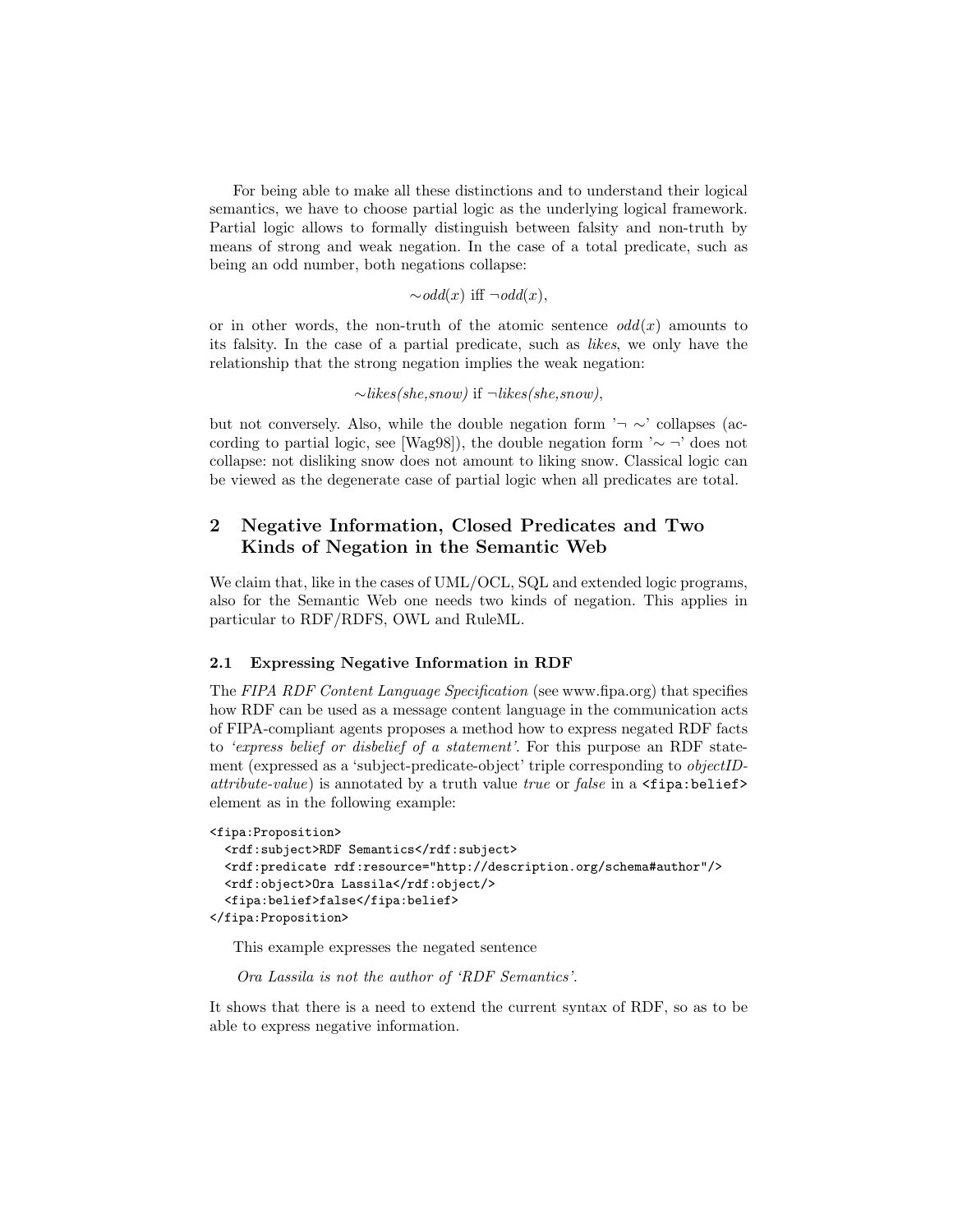#### 2.2 Closed Predicates and Negation-as-Failure in RDF/S

As opposed to the predicate 'is the author of', there are also predicates for which there is no need to express negative information because the available positive information about them is complete and, consequently, the negative information is simply the complement of the positive information.

For instance, the W3C has complete information about all official W3C documents and their normative status (http://www.w3.org/TR/ is the official list of W3C publications); consequently, the predicate is an official W3C document should be declared as closed in the W3C knowledge base (making a 'local' completeness assumption).<sup>1</sup> This consideration calls for a suitable extension of RDFS in order to allow making such declarations for specific predicates.

For sentences formed with closed predicates it is natural to use negation-asfailure for establishing their falsity (anything not listed on that page cannot be a W3C recommendation). So, a query language for RDF should include some form of negation-as-failure.

### 2.3 Default Rules in RuleML and N3

The RuleML standardization initiative has been started in August 2000 with the goal of establishing an open, vendor neutral XML-based rule language standard. The official website of the RuleML initiative is www.ruleml.org.

The current 'official' version of RuleML (in July 2003) has the version number 0.84. In [BTW01], the rationale behind RuleML 0.8 and some future extensions of it is discussed, while [Wag02] provides a general discussion of the issues of rule markup languages.

An example of a derivation rule involving strong negation (for making sure that something is definitely not the case) and negation-as-failure (for expressing a default condition) is the following:

A car is available for rental if it is not assigned to any rental order, does not require service and is not scheduled for a maintenance check.

This rule could be marked up in RuleML as shown in Figure 1. Strong negation is expressed by  $\langle$ neg> while negation-as-failure is expressed by  $\langle$ naf>. Notice that it is important to apply <neg>, and not <naf>, to requiresService in order to make sure, by requiring explicit negative information, that the car in question does not require service (the car rental company may be liable for any consequences/damages caused by a failure of this check).

However, the last condition of the rule, expressed with  $\langle \text{naf} \rangle$ , is a default condition requiring only that there is no information about any assignment of the car in question.

In N3, one can test for what a formula does not say, with  $log:$ notIncludes. In the following example (taken from [BL]), we have a rule stating that if the specification for a car doesn't say what color it is, then it is black:

<sup>&</sup>lt;sup>1</sup> This example is due to Sandro Hawke, see [DDM].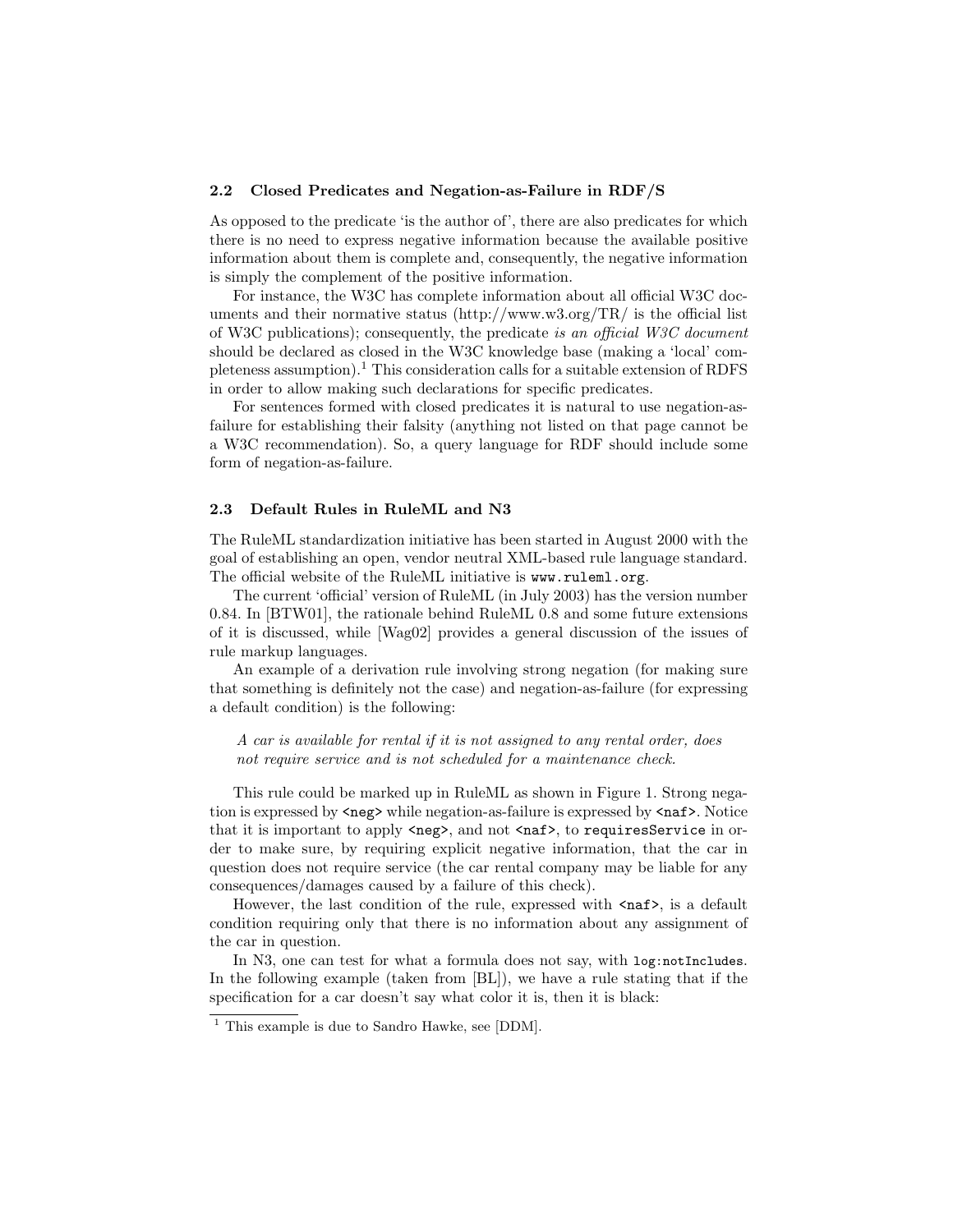```
this log:forAll :car. { :car.auto:specification log:notIncludes {:car
auto:color []}}
\Rightarrow {: car auto: color auto: black}.
```
In this rule, the log:notIncludes operator expresses a negation-as-failure in a similar way as the isEmpty operator of OCL and the IS NULL operator of SQL.

# 3 Negations in UML/OCL, SQL, CLIPS/Jess and Prolog

UML/OCL, SQL, CLIPS/Jess and Prolog may be viewed as the paradigmsetting languages for modeling, databases, production rules and (logical) derivation rules. We discuss each of them in some more detail.

### 3.1 Negation in UML/OCL

The Unified Modeling Language (UML) may be viewed as the paradigm-setting language for software and information systems modeling. In the UML, negation occurs in Object Constraint Language (OCL) statements. There are several forms of negation in OCL: in addition to the not operator in selection conditions also the reject and the isEmpty operators are used to express a negation. OCL allows partially defined expressions and is based on a 3-valued logic where the third truth value, denoted by  $\bot$ , is called *undefined*.

The above rule for rental cars defines the derived Boolean-valued attribute isAvailable of the class RentalCar by means of an association isAssignedTo between cars and rental orders and the stored Boolean-valued attributes requiresService and isSchedForMaint. All these concepts are shown in the UML class diagram in Figure 2. Notice that requiresService is defined as an optional attribute (that need not always have a value). This reflects the fact that whenever a rental car is returned by a customer, it is not known if it requires service until its technical state is checked. Only then this attribute obtains a value true or false.<sup>2</sup> As opposed to requiresService, isSchedForMaint is defined as a mandatory attribute that must always have a value, reflecting the fact that the car rental company always knows if a car is or is not scheduled for a maintenance check.

Since the Object Constraint Language (OCL) of UML does not allow to define derivation rules, we have to express the definition of the derived attribute isAvailable by means of an OCL invariant statement:

```
context RentalCar inv:
 RentalOrder->isEmpty
    and not requiresService
    and not isSchedForMaint
  implies isAvailable
```
 $^{2}$  Notice that optional, i.e. partial, attributes in the UML correspond to SQL table columns admitting null values.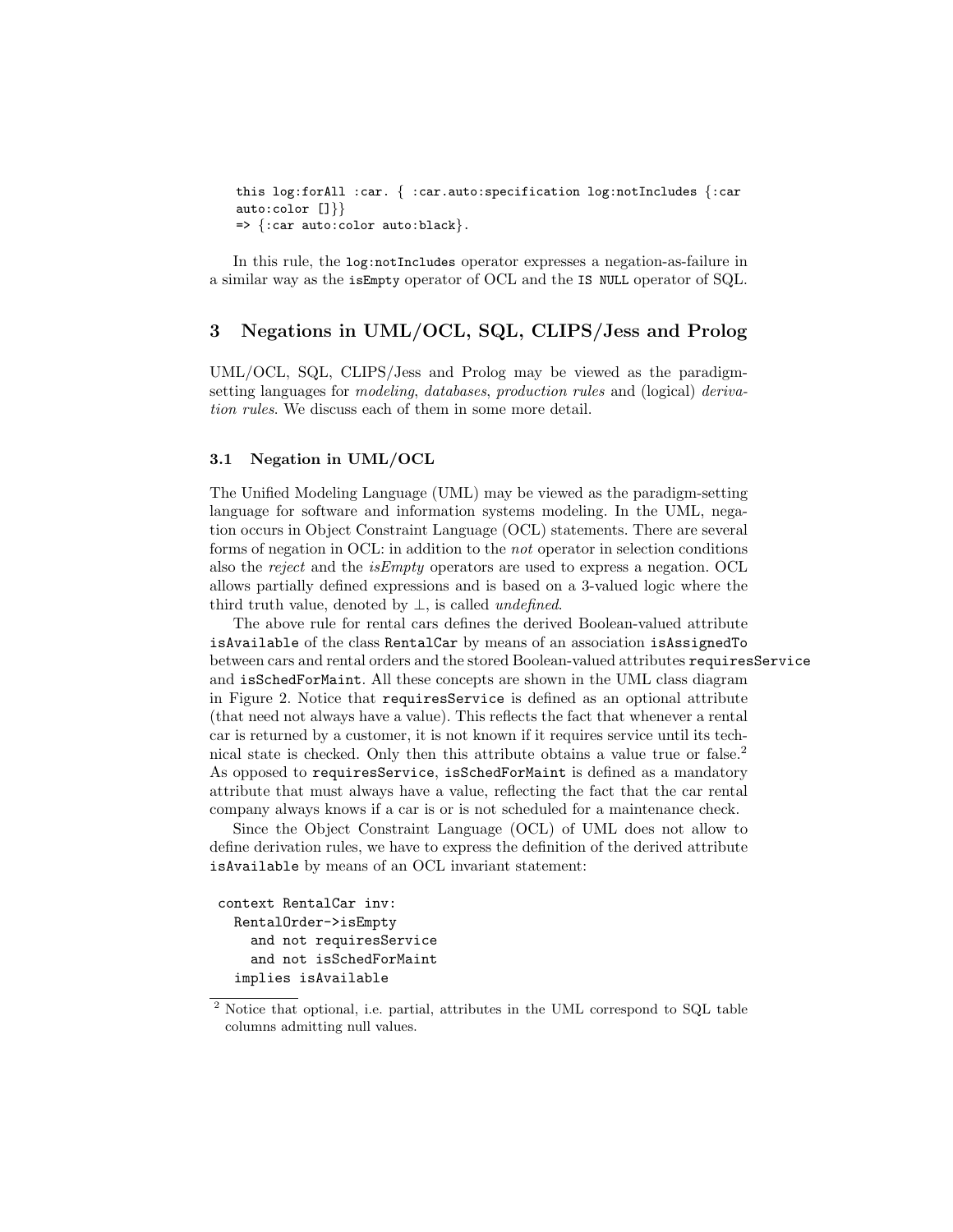This integrity constraint states that for a specific rental car whenever there is no rental order associated with it, and it does not require service and is not scheduled for maintenance, then it has to be available for a new rental. It involves three forms of negation:

- 1. the first one, RentalOrder->isEmpty, expresses the negation-as-failure there is no information that the car is assigned to any rental order;
- 2. the second one, not requiresService, is strong negation; and
- 3. the third one, not isSchedForMaint, is classical negation.

We discuss each of them in more detail.

The not Operator The negation in not isSchedForMaint is classical negation, since isSchedForMaint is defined as a mandatory Boolean-valued attribute. However, the negation in not requiresService is strong negation, since requiresService is defined as an optional Boolean-valued attribute such that the truth value of the corresponding statement is *unknown* whenever the value of this attribute is NULL. Thus, viewing Boolean-valued attributes as predicates, we may say that UML allows for both (closed) total and partial predicates, such that not denotes classical (Boolean) negation when applied to a total predicate and strong (Kleene) negation when applied to a partial predicate.

The *isEmpty* Operator The negation that is implicitly expressed by Rental-Order->isEmpty is negation-as-failure, since it evaluates to true whenever there is no information about any associated rental order. Notice, however, that having no information about any associated rental order does logically not imply that there is no associated rental order. Only in conjunction with a completeness assumption (either for the entire database or at least for the predicate concerned) can we draw this conclusion.

In summary, we have three kinds of negation in OCL: classical negation, strong negation and negation-as-failure.

## 3.2 Negation in SQL

In SQL, negation may occur in various forms: as a NOT operator or as an IS NULL operator in selection conditions, or in the form of the EXCEPT table operator (corresponding to the relational algebra difference operator). SQL may be viewed as the paradigm-setting language for databases. It supports null values and incomplete predicates (whose truth-value may be unknown), and is based on a 3-valued logic with the truth values true, unknown and false, where NOT corresponds to strong negation [MS02].

The following SQL table definition implements the class RentalCar from the UML class diagram of Figure 2.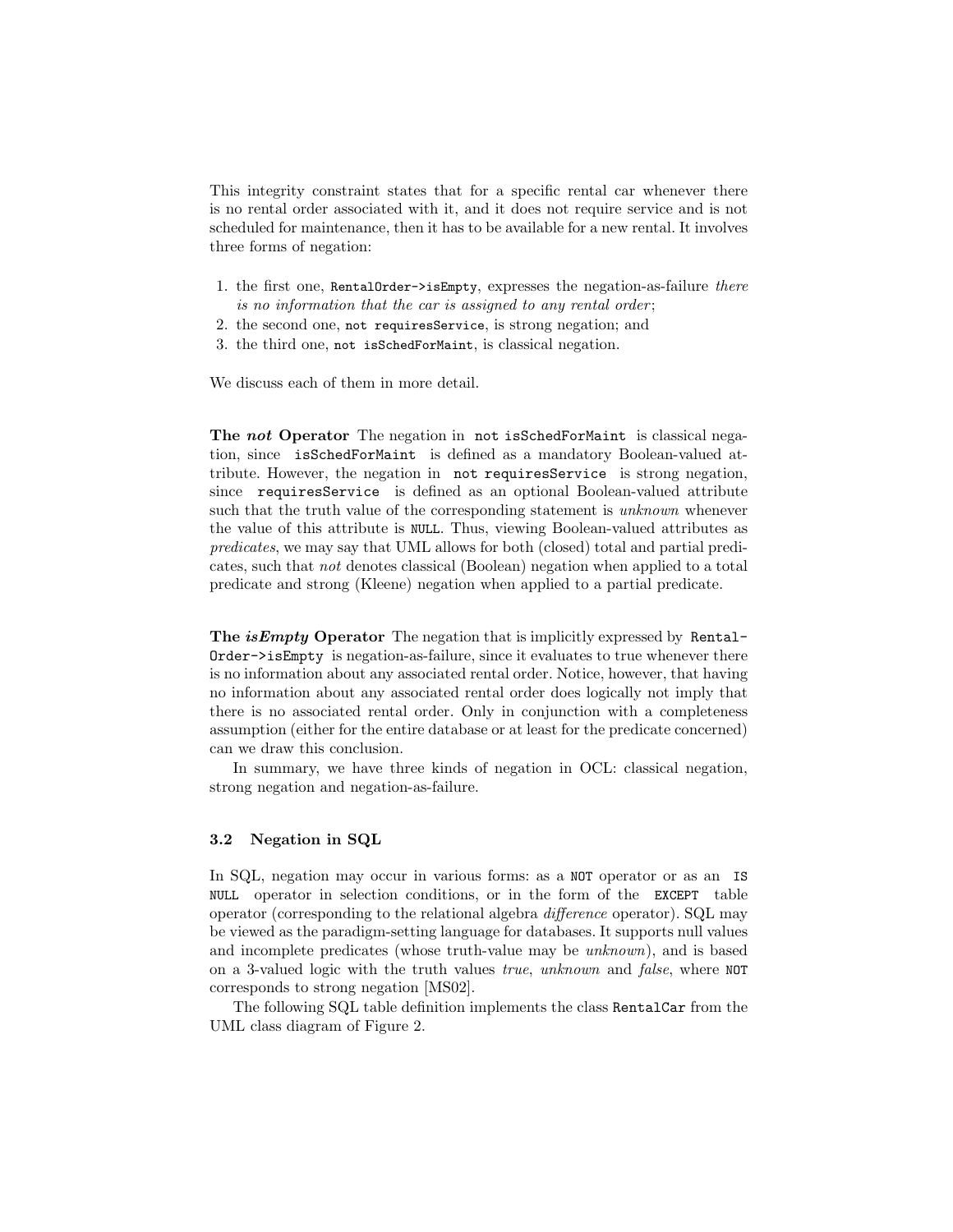```
CREATE TABLE RentalCar(
CarID CHAR(20) NOT NULL,
requiresService BOOLEAN,
isSchedForMaint BOOLEAN NOT NULL,
isAvailable BOOLEAN,
isAssignedTo INTEGER REFERENCES RentalOrder
)
```
Notice that isSchedForMaint is defined as a mandatory ('not null') Booleanvalued column, whereas requiresService is defined as an optional Booleanvalued column and isAssignedTo as an optional reference to a rental order. Table 1 contains a sample population of the RentalCar table.

|                 | $ CarID  requires Service  is Sched For Maint  is Available  is Associated To$ |        |             |
|-----------------|--------------------------------------------------------------------------------|--------|-------------|
| $ 23010 $ false | false                                                                          | false  | 1032779     |
| $ 23011 $ false | false                                                                          | true   | <b>NULL</b> |
| 23785 NULL      | false                                                                          | NULL   | <b>NULL</b> |
| $ 30180 $ true  | true                                                                           | lfalse | <b>NULL</b> |

Table 1. A sample population of the RentalCar table.

In SQL databases, a view defines a derived table by means of a query. For instance, the derived table of available cars is defined as the view

```
CREATE VIEW AvailableCar( CarID)
  SELECT CarID FROM RentalCar
  WHERE isAssignedTo IS NULL
   AND NOT requiresService
   AND NOT isSchedForMaint
```
The SELECT statement in this view contains three negations:

- 1. the first one, isAssignedTo IS NULL, expresses the negation-as-failure stating that there is no information that the car is assigned to any rental order;
- 2. the second one, NOT requiresService, is strong negation; and
- 3. the third one, NOT isSchedForMaint, is classical negation.

We discuss each of them in more detail.

The not Operator When applied to a complete predicate, SQL's not expresses classical negation, but when applied to an incomplete predicate, it expresses strong negation because SQL evaluates logical expressions using 3-valued truth functions, including the truth table for  $\neg$  presented in the introduction.

When we ask the query 'which cars do not require service?' against the database state shown in Table 1, using the SQL statement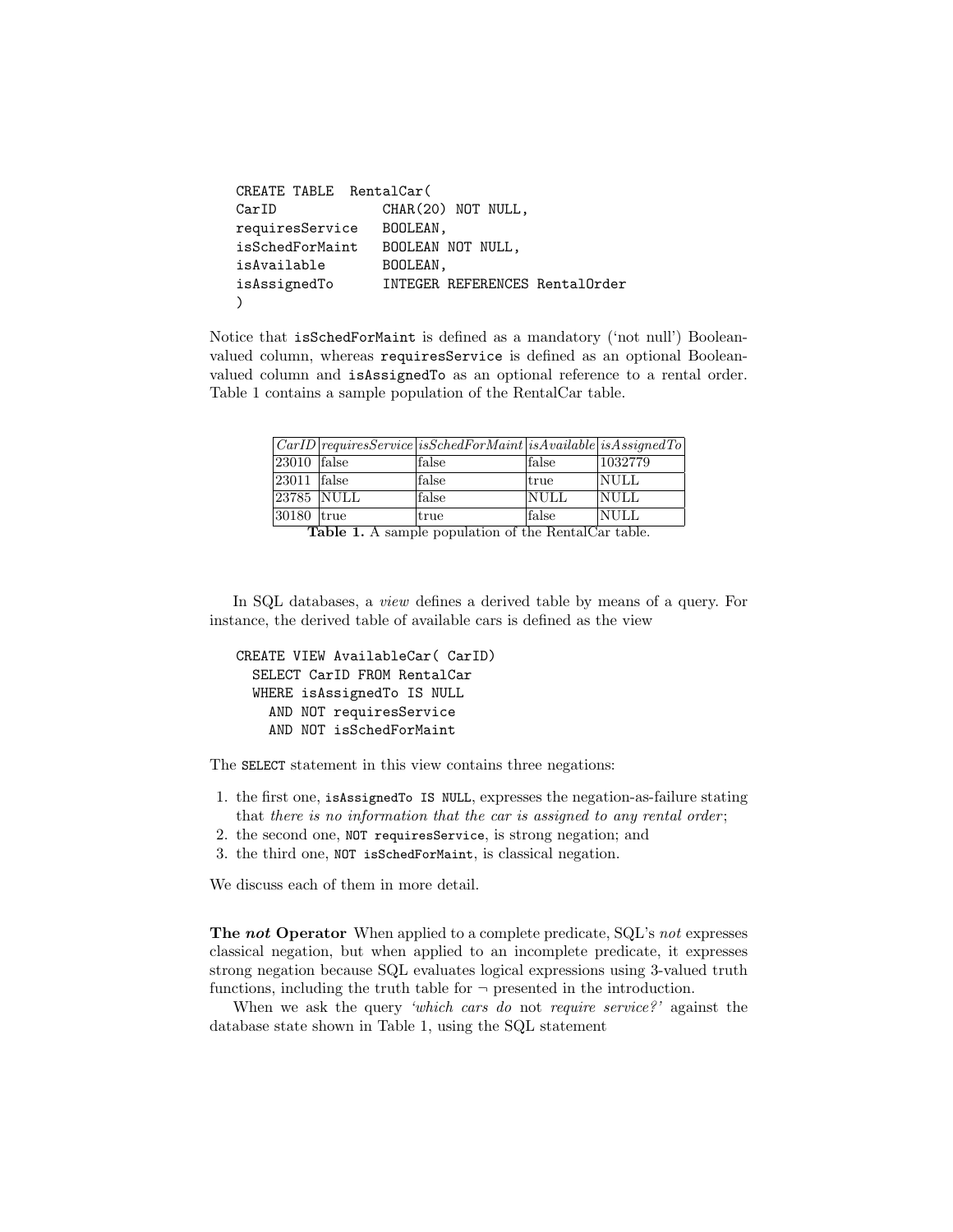SELECT CarID FROM RentalCar WHERE NOT requiresService

we actually use strong negation because requiresService is an incomplete predicate (admitting NULL values). Thus, the resulting answer set would be {23010, 23011}. That SQL's not behaves like strong negation when applied to an incomplete predicate can be demonstrated by asking the query 'which cars require service or do not require service?':

SELECT CarID FROM RentalCar WHERE requiresService OR NOT requiresService

leading to the result set {23010, 23011, 30180}. If not would be classical negation in this query, then, according to the law of the excluded middle, the answer should be the set of all cars from table RentalCar, that is  $\{23010, 23011, 23785, 30180\}$ . However, SQL's answer set includes only those cars for which the requiresService attribute has the value true or false, but not those for which it is NULL.

The IS NULL Operator When we ask, however, 'which cars are not assigned to any rental order?' using the SQL statement

SELECT CarID FROM RentalCar WHERE isAssignedTo IS NULL

leading to the result set {23011, 23785, 30180}, we use negation-as-failure because without a completeness assumption, the **isAssignedTo IS NULL** condition does not imply that there is really no associated rental order, but only that there is no information about anyone.

The EXCEPT Operator Also, SQL's EXCEPT operator corresponds to Prolog's negation-as-failure not: a Prolog query expression "give me all objects x such that 'p(x) and not  $q(x)$ " corresponds to the SQL expression 'P EXCEPT Q' where P and Q denote the tables that represent the extensions of the predicates p and q.

# 3.3 Negation in CLIPS/Jess and Prolog

CLIPS/Jess and Prolog may be viewed as the paradigm-setting languages for production rules and (computational logic) derivation rules. Both languages have been quite successful in the Artificial Intelligence research community and have been used for many AI software projects. However, both languages also have difficulties to reach out into, and integrate with, mainstream computer science and live rather in a niche. Moreover, while Prolog has a strong theoretical foundation (in computational logic), CLIPS/Jess and the entire production rule paradigm lack any such foundation and do not have a formal semantics. This problem is partly due to the fact that in production rules, the semantic categories of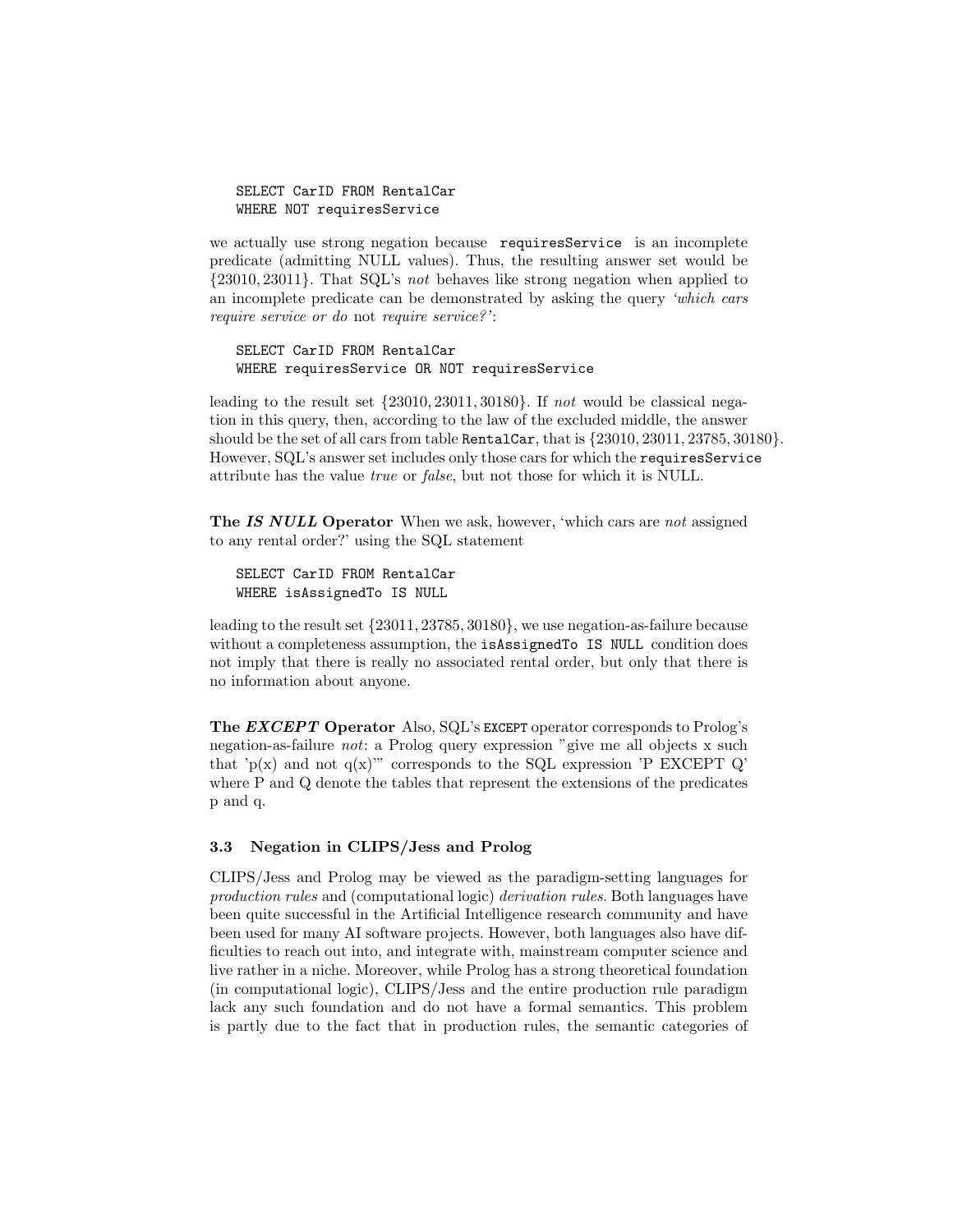events and conditions in the left-hand-side, and of actions and effects in the right-hand-side, of a rule are mixed up.

While derivation rules have an if-*Condition*-then-*Conclusion* format, production rules have an if-Condition-then-Action format. To determine which rules are applicable in a given system state, conditions are evaluated against a fact base that is typically maintained in main memory.

In Prolog, the rule for available cars is defined by means of the following two rules:

```
availableCar(X) :-
 rentalCar(X),
 not requiresService(X),
 not isSchedForMaint(X),
 not isAssignedToSomeRental(X).
isAssignedToSomeRental(X) :-
  isAssignedTo(X,Y).
```
The second of these rules is needed to define the auxiliary predicate isAssigned-ToSomeRental because Prolog does not provide an existential quantifier in rule conditions for expressing a formula like  $\neg \exists y(p(x, y))$ . Although they include the possibility of using the nonmonotonic negation-as-failure operator, Prolog rules and deductive database rules (including SQL views) have a purely declarative semantics in terms of their intended models (in the sense of classical logic model theory). For rules without negation, there is exactly one intended model: the unique *minimal* model. The intended models of a set of rules with negation(-asfailure) are its *stable* models.

Production rules do not explicitly refer to events, but events can be simulated by asserting corresponding objects into working memory. A derivation rule can be simulated by a production rule of the form if-Condition-then-assert-Conclusion using the special action assert that changes the state of a production rule system by adding a new fact to the set of available facts.

The production rule system Jess, developed by Ernest Friedman-Hill at Sandia National Laboratories, is a Java successor of the classical LISP-based production rule system CLIPS. Jess supports the development of rule-based systems which can be tightly coupled to code written in the Java programming language. As in LISP, all code in Jess (control structures, assignments, procedure calls) takes the form of a function call. Conditions are formed with conjunction, disjunction and negation-as-failure. Actions consist of function calls, including the assertion of new facts and the retraction of existing facts.

In Jess, the rule for available cars is defined as

```
(defrule availableCar
 (and (RentalCar ?x)
       (not (requiresService ?x))
       (not (isSchedForMaint ?x))
       (not (isAssignedToSomeRental ?x)))
  =>
 (assert (availableCar ?x))
```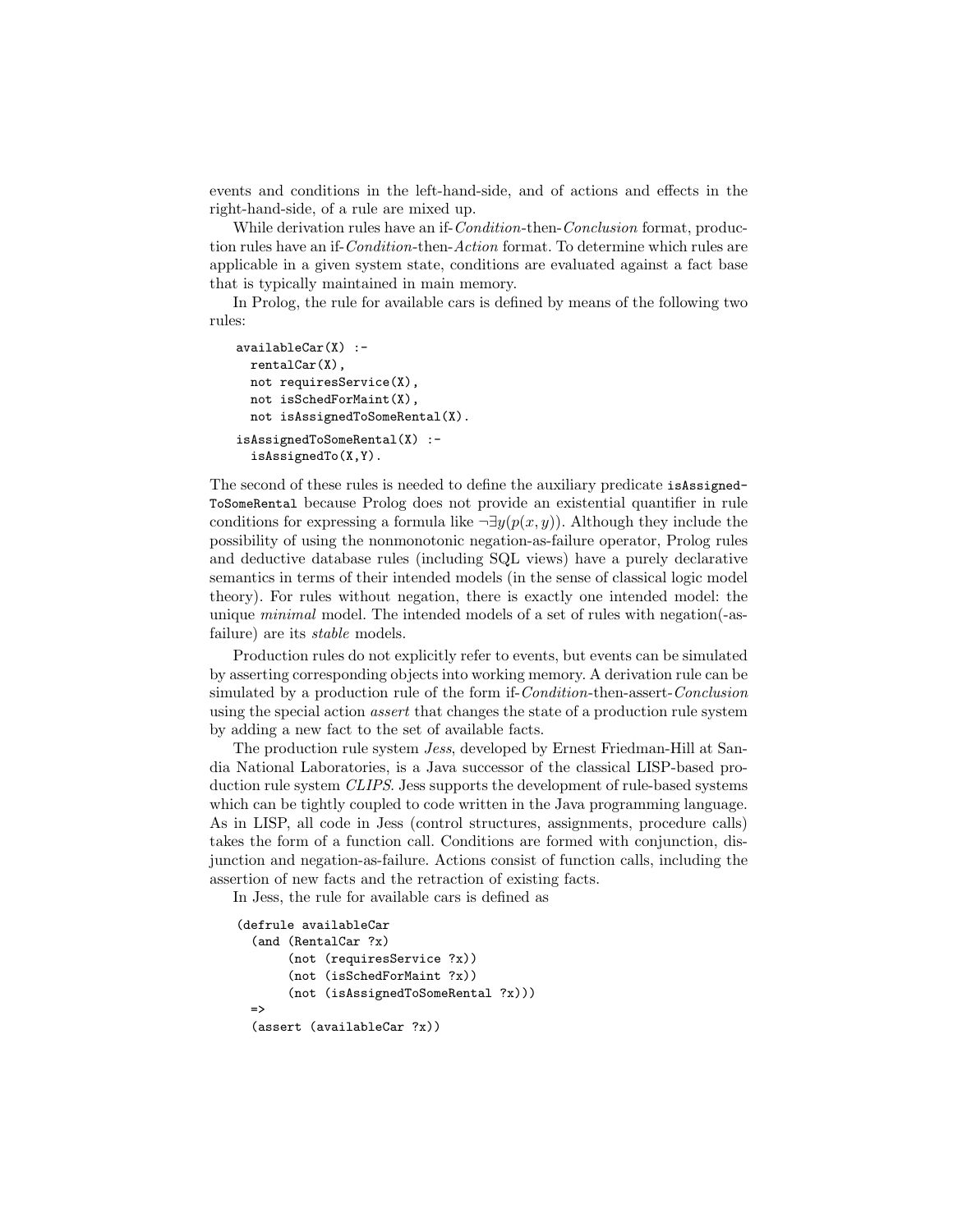Both Prolog and Jess allow negation to be used only in the body (or condition) of a rule, and not in its head (in Jess, the head of a rule represents an action, so negation wouldn't make sense here, anyway), nor in facts. So, unlike in SQL, where a Boolean-valued attribute can have the value false as distinct from NULL corresponding to unknown, there is no possibility to represent and process explicit negative information. For instance, the negative fact that the car with  $CarID = 23010$  does not require service, expressed by the attribute-value pair 23010.requiresService=false in Table 1, cannot be represented in Jess and Prolog. In both languages, not expresses negation-as-failure implementing classical negation in the case of complete predicates subject to a completeness (or 'Closed-World') assumption .

This shortcoming has led to the extension of normal logic programs by adding a negation for expressing explicit negative information, as proposed independently in [GL90,GL91], and in [PW90,Wag91].

# 4 Two Kinds of Negation in Knowledge Representation

A number of knowledge representation formalisms and systems follow the distinction between weak and strong negation in natural language which is also implicit in SQL. We mention just two of them:

- Logic programs with two kinds of negation (called extended logic programs in [GL90]).
- The IBM business rule system CommonRules (described in [Gro97,GLC99]) that is based on the formalism of extended logic programs.

Using two kinds of negation in derivation rules has been proposed independently in [GL90] and [Wag91]. Unfortunately, and confusingly, several different names and several different semantics have been proposed by different authors for these two negations. Strong negation has been called 'classical negation' and 'explicit negation', while negation-as-failure has been renamed into 'implicit negation' and 'default negation'. In particular, the name 'classical negation' is confusing because (the real) classical negation satisfies the law of the excluded middle while the 'classical negation' in extended logic programs does not. Apparently, the reason for choosing the name 'classical negation' is of a psychological nature: one would like to have classical negation, or at least some approximation of it. But that's exactly what partial logic is able to offer: for complete predicates, both strong negation and weak negation collapse into classical negation.

Unlike for logical theories in standard logics, the semantics of knowledge bases in knowledge representation formalisms is not based on all models of a knowledge base but solely on the set of all intended models. E.g., for relational databases the intended models are the 'minimal' ones in the intuitive sense of minimal information content. However, a satisfactory definition of minimally informative models is not possible in classical logic, but only in partial logics. Among all partial models of a KB the minimal ones are those that make a minimal number of atomic sentences true or false. This definition does not work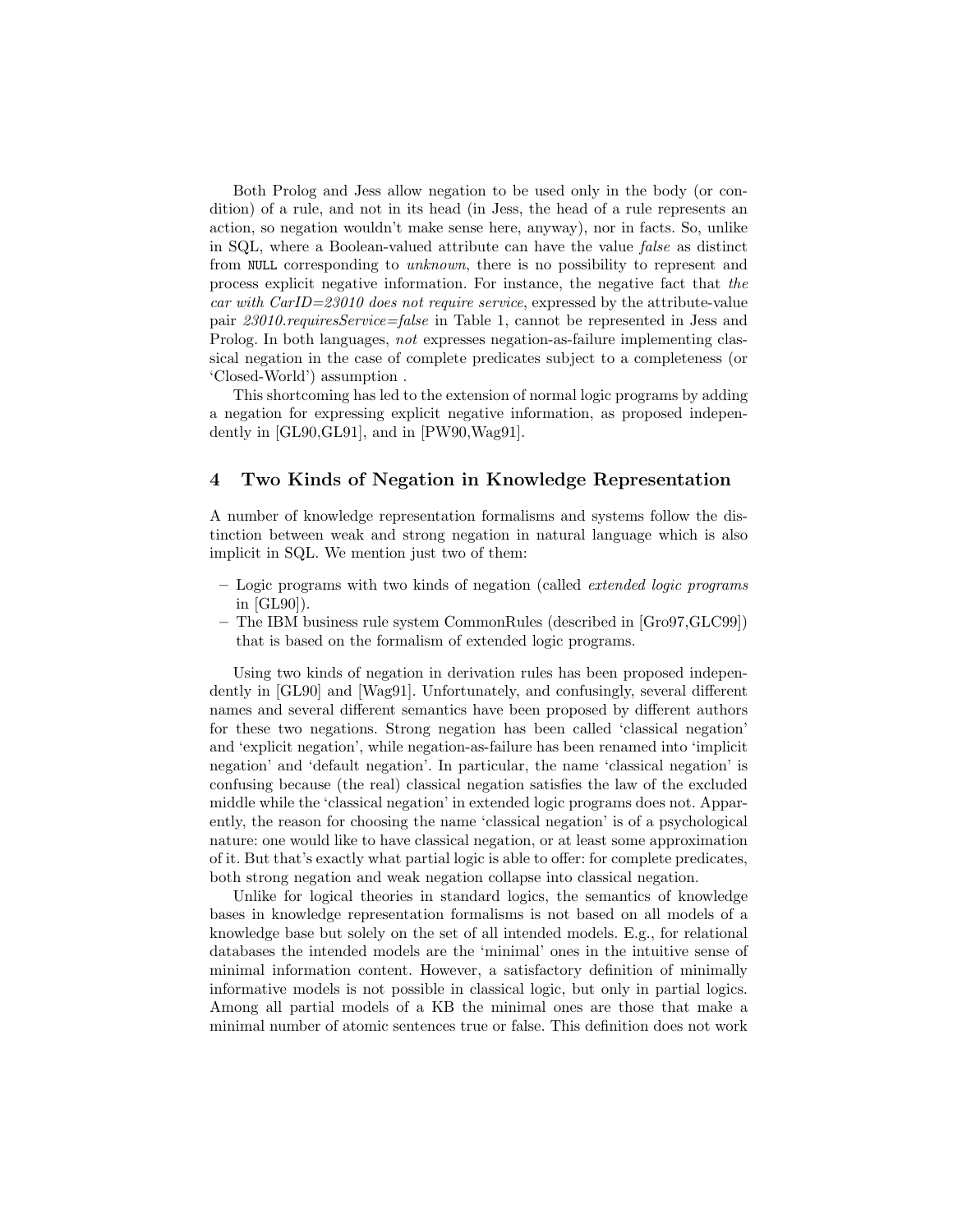for classical models where a sentence is false iff it is not true. So, classical models allow only an asymmetric definition of minimality: one may define that among all classical models of a KB the minimal ones are those that make a minimal number of atomic sentences true. However, this definition does not adequately capture the intuitive notion of minimal information content, since both the truth and the falsity of a sentence should count as information.

For a KB consisting of derivation rules with negation-as-failure, minimal model semantics is not adequate, because it does not account for the directedness of such rules. This is easy to see. Consider the knowledge base  $\{p \leftarrow \text{not } q\}$ . This KB has two minimal models:  $\{p\}$  and  $\{q\}$ , but only  $\{p\}$  is an intended model.

The model-theoretic semantics of derivation rules with negation-as-failure (e.g. in normal and extended logic programs) is based on the concept of stable (generated) classical models (see [GL88,HW97]). Under the preferential semantics of stable (generated) models, classical negation corresponds to negationas-failure, or, in other words, negation-as-failure implements classical negation under the preferential semantics of stable (generated) models.

There is a kind of proof-theoretic semantics for normal logic programs, called wellfounded semantics, originally proposed by [vG88]. It should be rather considered an inference operation (or a proof theory) which is sound but incomplete with respect to stable model semantics.

The model-theoretic semantics of derivation rules with negation-as-failure and strong negation (e.g. in extended logic programs) is based on the concept of stable generated partial models (see [HJW99]). Under the preferential semantics of stable generated partial models, weak negation corresponds to negation-asfailure, or, in other words, negation-as-failure implements weak negation when applied to an incomplete predicate, and it implements classical negation when applied to a complete predicate.

Another model-theoretic semantics for extended logic programs, which is elegant but more complicated (since based on possible worlds), is the equilibrium semantics of [Pea99]. Other proposed semantics, such as the answer set semantics of [GL90,GL91] or the WFSX semantics of [PA92], are not model-theoretic and less general (they do not allow for arbitrary formulas in the body and head of a rule).

In the next section, we present the logical formalism needed to explain two kinds of negation.

# 5 Partial Logics with Two Kinds of Negation and Two Kinds of Predicates

This section is based on [HJW99,Wag98].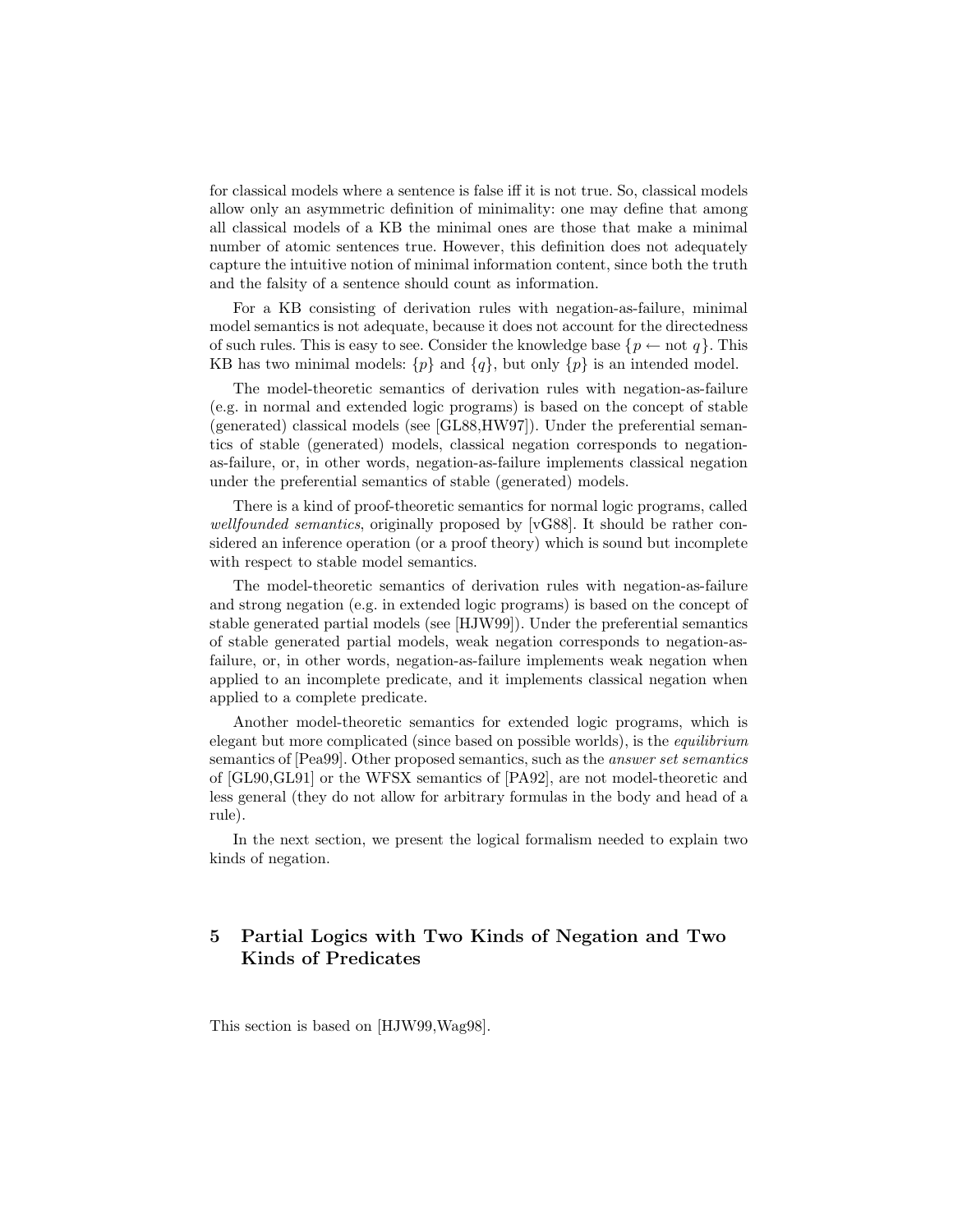A function-free<sup>3</sup> partial logic *signature*  $\sigma = \langle Pred, TPred, Const \rangle$  consists of a set of predicate symbols Pred, the designation of a set of total predicate symbols  $TPred \subseteq Pred$ , and a set of constant symbols Const.

#### 5.1 Partial Models

We restrict our considerations to Herbrand interpretations since they capture the Unique Name Assumption which is fundamental in the semantics of databases and logic programming.

**Definition 1 (Interpretation)** Let  $\sigma = \langle Pred, TPred, Const \rangle$  be a signature. A partial Herbrand  $\sigma$ -interpretation  $\mathcal I$  consists of:

- 1. A set  $U_{\mathcal{I}}$ , called universe or domain of  $\mathcal{I}$ , which is equal to the set of constant symbols,  $U_{\mathcal{I}} = Const;$
- 2. an assignment  $\mathcal{I}(c) = c$  to every constant symbol  $c \in Const$ ;
- 3. an assignment of a pair of relations  $\mathcal{I}_t(p), \mathcal{I}_f(p)$  to every predicate symbol  $p \in Pred \ such \ that$

$$
\mathcal{I}_t(p) \cup \mathcal{I}_f(p) \subseteq U_{\mathcal{I}}^{a(p)}
$$

,

,

and in the special case of a total predicate  $p \in TPred$ ,

$$
\mathcal{I}_t(p) \cup \mathcal{I}_f(p) = U_{\mathcal{I}}^{a(p)}
$$

where  $a(p)$  denotes the arity of p.

In the sequel we also simply say 'interpretation' ('satisfaction', 'model', 'entailment') instead of 'partial Herbrand interpretation' ('partial Herbrand satisfaction', 'partial Herbrand model', 'partial Herbrand entailment').

The class of all  $\sigma$ -interpretations is denoted by  $I_4(\sigma)$ . We define the classes of coherent, of total, and of total coherent (or 2-valued) interpretations by

$$
I_c(\sigma) = \{ \mathcal{I} \in I_4(\sigma) \mid \mathcal{I}_t(p) \cap \mathcal{I}_f(p) = \emptyset \text{ for all } p \in Pred \}
$$
  

$$
I_t(\sigma) = \{ \mathcal{I} \in I_4(\sigma) \mid \mathcal{I}_t(p) \cup \mathcal{I}_f(p) = U_{\mathcal{I}}^{a(p)} \text{ for all } p \in Pred \}
$$
  

$$
I_2(\sigma) = I_c(\sigma) \cap I_t(\sigma)
$$

The model relation  $\models$  between a Herbrand interpretation and a sentence is defined inductively as follows.

### Definition 2 (Satisfaction)

$$
\mathcal{I} \models p(c_1, \dots, c_m) \iff \langle c_1, \dots, c_m \rangle \in \mathcal{I}_t(p)
$$
\n
$$
\mathcal{I} \models \neg p(c_1, \dots, c_m) \iff \langle c_1, \dots, c_m \rangle \in \mathcal{I}_f(p)
$$
\n
$$
\mathcal{I} \models \sim F \iff \mathcal{I} \not\models F
$$
\n
$$
\mathcal{I} \models F \land G \iff \mathcal{I} \models F \& \mathcal{I} \models G
$$
\n
$$
\mathcal{I} \models F \lor G \iff \mathcal{I} \models F \text{ or } \mathcal{I} \models G
$$
\n
$$
\mathcal{I} \models \exists x F(x) \iff \mathcal{I} \models F(c) \text{ for some } c \in \text{Const}
$$
\n
$$
\mathcal{I} \models \forall x F(x) \iff \mathcal{I} \models F(c) \text{ for all } c \in \text{Const}
$$

<sup>&</sup>lt;sup>3</sup> For simplicity, we exclude function symbols from the languages under consideration, i.e. we do not consider functional terms but only variables and constants; signatures without function symbols lead to a finite Herbrand universe.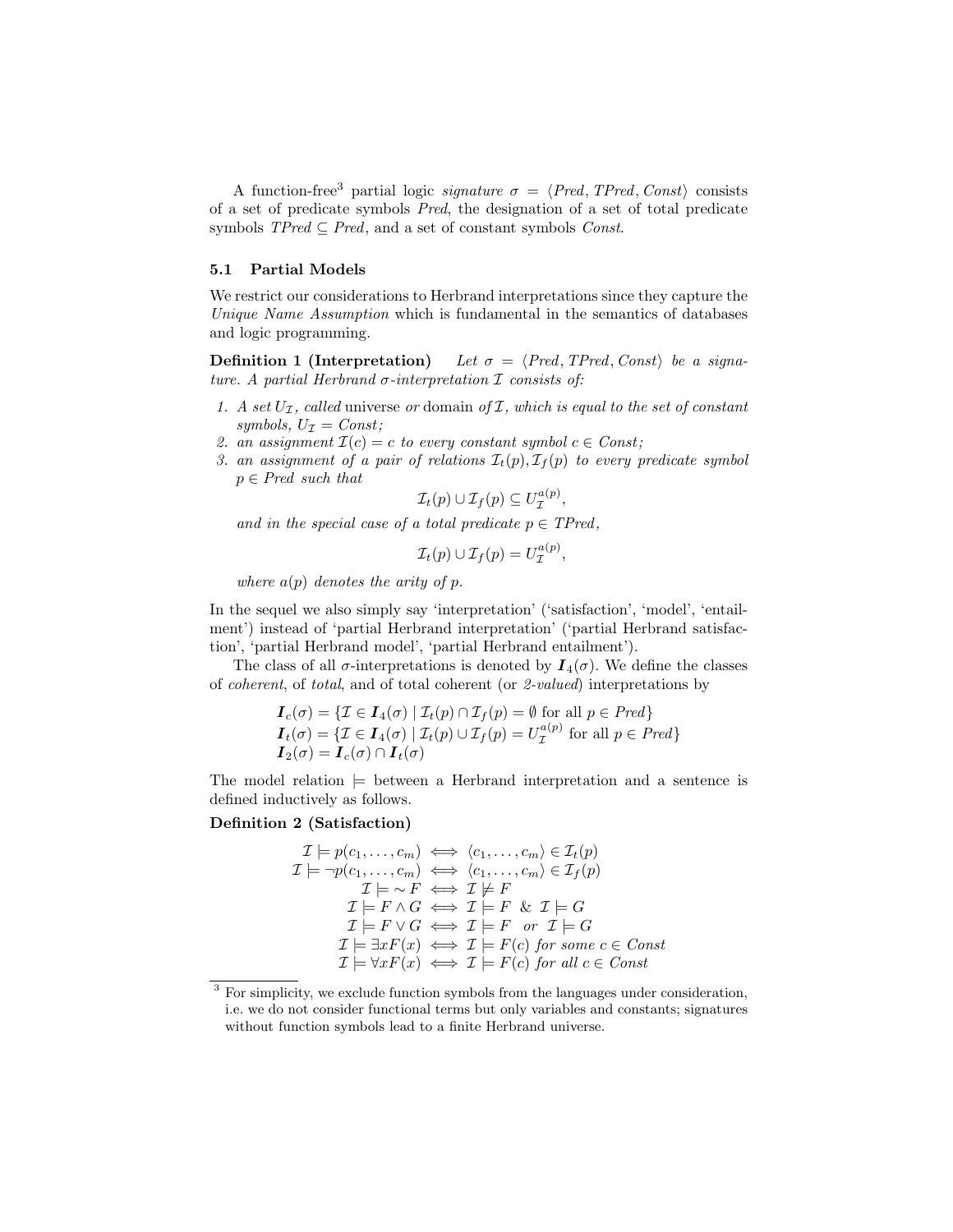All other cases of compound formulas are handled by the following DeMorgan and double negation rewrite rules:

$$
\neg (F \land G) \longrightarrow \neg F \lor \neg G \qquad \neg (F \lor G) \longrightarrow \neg F \land \neg G
$$
  

$$
\neg \exists x F(x) \longrightarrow \forall x \neg F(x) \qquad \neg \forall x F(x) \longrightarrow \exists x \neg F(x)
$$
  

$$
\neg \neg F \longrightarrow F \qquad \neg \sim F \longrightarrow F
$$

in the sense that for every rewrite rule  $LHS \longrightarrow RHS$ , we define

$$
\mathcal{I} \models LHS \iff \mathcal{I} \models RHS
$$

Mod<sub>∗</sub> denotes the model operator associated with the system  $\langle L(\sigma), I_*, \models \rangle$ , and  $\models^*$  denotes the corresponding entailment relation, for  $* = 4, c, t, 2$ , i.e.

$$
X \models_{*} F \quad \text{iff} \quad \text{Mod}_{*}(X) \subseteq \text{Mod}_{*}(\{F\})
$$

**Observation 1** If only two-valued models are admitted, weak and strong negation collapse:

 $\neg F \equiv_2 \neg F$ 

## 5.2 Classical Logic as a Special Case of Partial Logic

Obviously, the entailment relation  $\models_2$  corresponds to entailment in classical logic. The most natural way to arrive at classical logic from proper partial logic is to assume that all predicates are total:  $TPred = Pred$ . Under this assumption, the two entailment relations  $\models_c$  and  $\models_2$  of partial logic collapse.

*Claim.* If  $TPred = Pred$ , then  $\models_c = \models_2$ .

#### 5.3 Total Predicates and the Closed-World Assumption

In general, three kinds of predicates can be distinguished. The first distinction, proposed in [Koe66], reflects the fact that many predicates (especially in empirical domains) have truth value gaps: neither  $p(c)$  nor  $\neg p(c)$  has to be the case for specific instances of such partial predicates, like, e.g., color attributes which can in some cases not be determined because of vagueness.

Other predicates, e.g. from legal or theoretical domains, are total, and we then have, for instance,  $m(S) \vee \neg m(S)$  and

$$
prime(2^{77} - 1) \vee \neg prime(2^{77} - 1)
$$

stating that Sophia is either married or unmarried, and that  $2^{77} - 1$  is either a prime or a non-prime number. Only total predicates can be completely represented in a knowledge base. Therefore, only total predicates can be subject to a completeness assumption. For simplicity, a predicate is called closed whenever it is completely represented, otherwise it is called open.

For distinguishing between closed, open total and partial predicates, the schema of a knowledge base has to specify a set  $Pred = \{p_1, \ldots, p_n\}$  of predicates (or table schemas), a set  $TPred \subseteq Pred$  of total predicates, and a set  $CPred \subseteq TPred$  of closed predicates.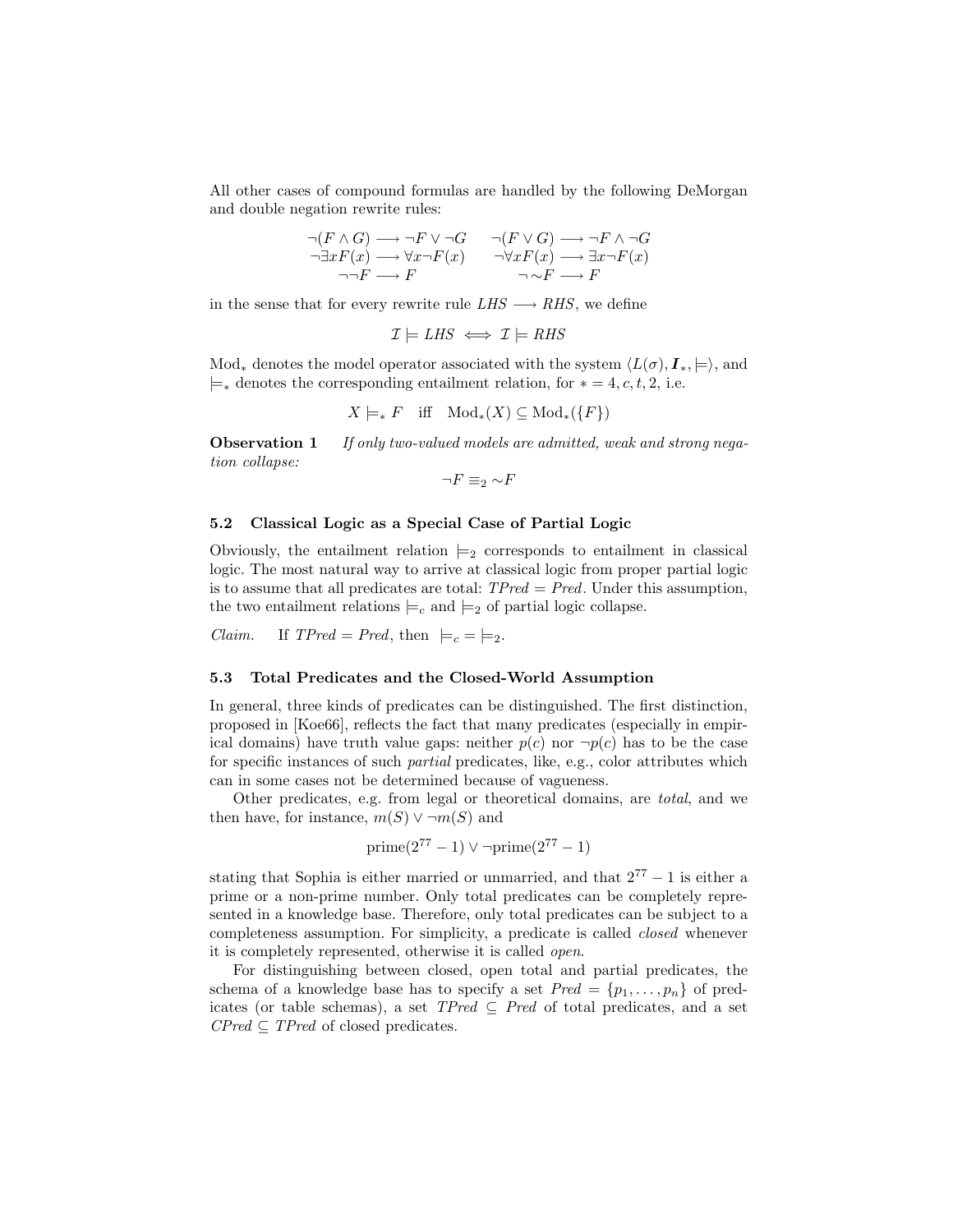Definition 3 (Completeness Assumption) For a knowledge base Y over a schema specifying a set of closed predicates CPred, we obtain the following additional inference rule for drawing negative conclusions,

 $Y \vdash \neg p(c)$  if  $p \in \mathbb{C}$ Pred &  $Y \vdash \sim p(c)$ 

The completeness assumption, in a less general form, was originally proposed in [Rei78], under the name Closed-World Assumption (CWA). Our form of the CWA relates explicit with default-implicit falsity, i.e. strong with weak negation. It states that an atomic sentence formed with a closed predicate is false if it is false by default, or, in other words, its strong negation holds if its weak negation does. It can also be expressed by means of the *completion*  $Compl(Y)$  of a knowledge base Y with respect to the set of closed predicates CPred:

 $Compl(Y) = \text{Upd}(Y, \{\neg p(c) \mid p \in \text{CPred} \& Y \vdash \sim p(c)\})$ 

A sentence  $F$  is inferable from  $Y$  if it can be derived from the *tertium-non-datur*closure of  $Comp(Y)$ :

 $Y \vdash F \Longleftrightarrow \text{Upd}(Compl(Y), \{p(\mathbf{c}) \lor \neg p(\mathbf{c}) \mid p \in \text{TPred} - \text{CPred}\}) \vdash F$ 

Notice that in definite knowledge bases (not admitting disjunctions), it is not possible to declare total predicates that are open. Therefore, in definite knowledge systems,  $TPred = CPred$ .

**Observation 2** For a knowledge base Y, it holds that

- 1. for any total predicate  $p \in TPred$ , and any constant (tuple) c, the resp. *instance of the tertium non datur holds:*  $Y \vdash p(c) \vee \neg p(c)$ ;
- 2. if  $q \in CPred$ , then Y does not contain any indefinite information about q, i.e.  $Y \vdash q(c)$ , or  $Y \vdash \neg q(c)$ .

#### 5.4 Reasoning with Three Kinds of Predicates

Only certain total predicates can be completely represented in a KB. These closed predicates are subject to the completeness assumption. For example, the KB of a city may know all residents of the city, i.e. the completeness assumption holds for resident, but it does not have complete information of every resident whether (s)he is married or not because (s)he might have married in another city and this information is not available. Consequently, the completeness assumption does not apply to married in this KB.

The completeness assumption helps to reduce disjunctive complexity which is exponential in the number of open total predicates: if  $n$  is the number of unknown ground atoms which can be formed by means of predicates declared as total but open, then the knowledge base contains  $2<sup>n</sup>$  possible state descriptions.

We illustrate these distinctions with an example. Let  $m, r, s, l$  denote the predicates married, resident, smoker and is looking at, and let M, P, A stand for the individuals Mary, Peter and Ann. Let

$$
Y = \{\{m(M), r(M), s(M), \neg m(A), \neg s(A), l(M, P), l(P, A)\}\}
$$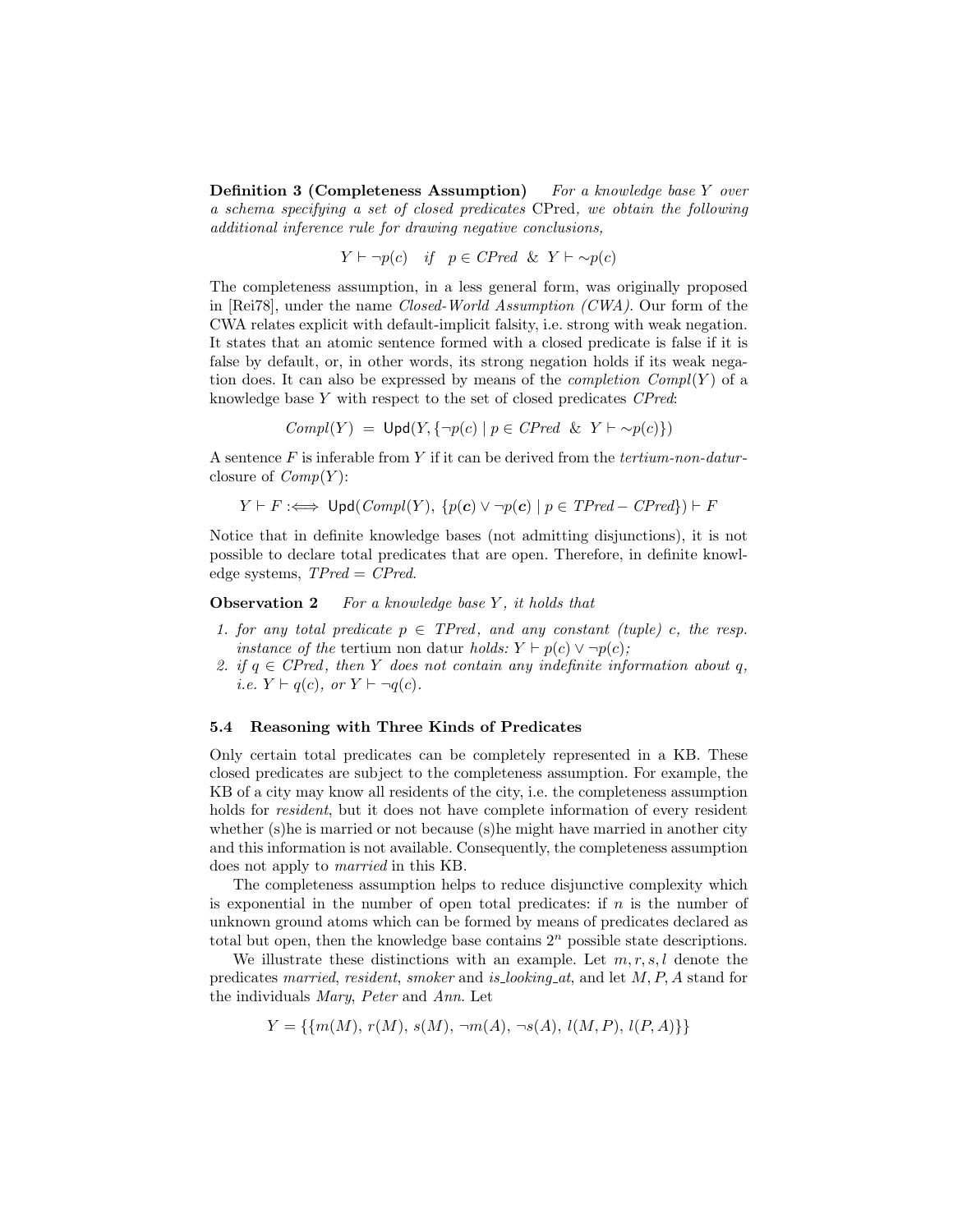be a knowledge base over a schema declaring the predicates  $m$  and  $r$  to be total, and the predicate  $r$  to be closed. The interesting queries we can ask  $Y$  and the resp. answers are:

1. Does a married person look at an unmarried one? Yes, but Y does not know who, either Mary at Peter, or Peter at Ann. Formally, it holds that

$$
Y \vdash \exists x \exists y (l(x, y) \land m(x) \land \neg m(y))
$$

but there is no definite answer to this query, only an indefinite answer may be obtained:

Ans
$$
(Y, l(x, y) \wedge r(x) \wedge \neg r(y)) = \{\{\langle M, P \rangle, \langle P, A \rangle\}\}\
$$

2. Does a resident look at a non-resident ? Yes, Mary at Peter.

$$
Ans(Y, l(x, y) \wedge r(x) \wedge \neg r(y)) = \{\{\langle M, P \rangle\}\}\
$$

since  $Y \vdash \neg r(P)$  if  $Y \vdash \sim r(P)$ .

3. Does a smoker look at a nonsmoker? No. Y is completely ignorant about Peter being a smoker or not: neither is he a smoker, nor is he a nonsmoker, nor is he a smoker or nonsmoker (as a partial predicate, s may have a truth value gap for this instance):

$$
Ans(Y, l(x, y) \land s(x) \land \neg s(y)) = \emptyset
$$

# 6 Adding Two Kinds of Negation to RDF, OWL and RuleML

It would be plausible to declare the predicate is the author of as open total, since we cannot assume that the RDF knowledge base in question has complete information about all authors of all books.

### 6.1 Closed Predicates and Negation-as-Failure in RDF/S

The predicate is an official W3C document should be declared as closed. This consideration calls for a suitable extension of RDFS in order to allow making such declarations for all predicates.

Having negated RDF facts, and open and closed predicates, suggests to use both strong negation as well as negation-as-failure in RDF queries.

# 7 Conclusion

Like many other computational systems and formalisms, also the Semantic Web would benefit from distinguishing between open and closed predicates using both strong negation and negation-as-failure. We have shown that partial logic is the logic of these two kinds of negation. Consequently, it would be important to generalize RDF and OWL from their current classical logic version to a suitable partial logic version and to combine them with RuleML.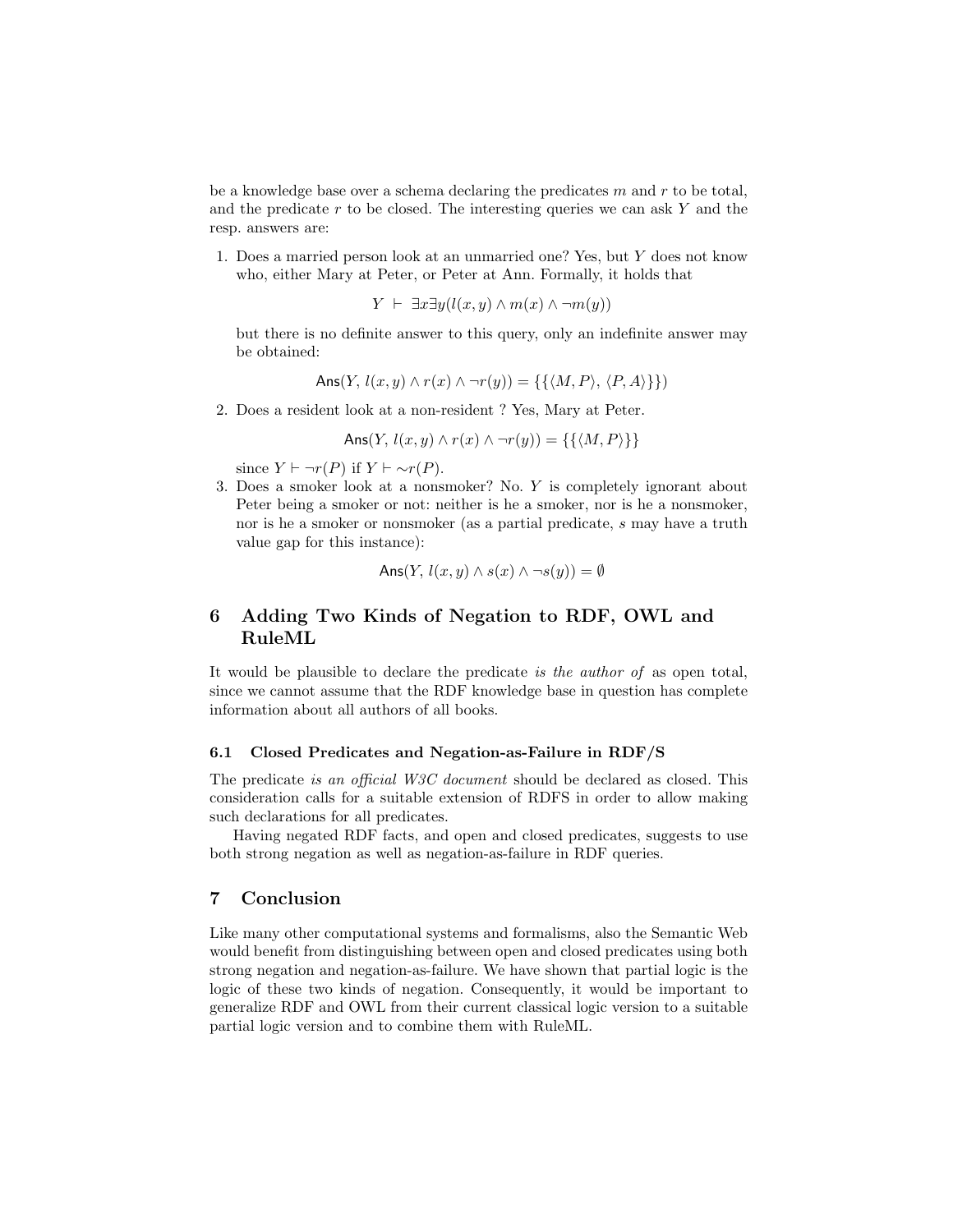## References

- [BL] Tim Berners-Lee. Reaching out onto the web. web document. http://www.w3.org/2000/10/swap/doc/Reach.
- [BTW01] Harold Boley, Said Tabet, and Gerd Wagner. Design Rationale of RuleML: A Markup Language for Semantic Web Rules. In Proc. Semantic Web Working Symposium (SWWS'01). Stanford University, July/August 2001.
- [DDM] Stefan Decker, Mike Dean, and Deborah McGuinness. Requirements and use cases for a semantic web rule language. web document. http://www.isi.edu/ stefan/rules/20030325/.
- [GL88] M. Gelfond and V. Lifschitz. The stable model semantics for logic programming. In R. A. Kowalski and K. A. Bowen, editors, Proc. of ICLP, pages 1070–1080. MIT Press, 1988.
- [GL90] M. Gelfond and V. Lifschitz. Logic programs with classical negation. In Proc. of Int. Conf. on Logic Programming. MIT Press, 1990.
- [GL91] M. Gelfond and V. Lifschitz. Classical negation in logic programs and disjunctive databases. New Generation Computing, 9:365–385, 1991.
- [GLC99] B.N. Grosof, Y. Labrou, and Hoi Y. Chan. A declarative approach to business rules in contracts: Courteous logic programs in XML. In Proc. 1st ACM Conference on Electronic Commerce (EC99), Denver, Colorado, USA, November 1999.
- [Gro97] B.N. Grosof. Prioritized conflict handling for logic programs. In Jan Maluszynski, editor, Proc. of the Int. Symposium on Logic Programming (ILPS-97). MIT Press, 1997.
- [HJW99] H. Herre, J. Jaspars, and G. Wagner. Partial logics with two kinds of negation as a foundation of knowledge-based reasoning. In D.M. Gabbay and H. Wansing, editors, What Is Negation? Oxford University Press, 1999.
- [HW97] H. Herre and G. Wagner. Stable models are generated by a stable chain. J. of Logic Programming, 30(2):165–177, 1997.
- [Koe66] S. Koerner. Experience and Theory. Kegan Paul, London, 1966.
- [MS02] Jim Melton and Alan R. Simon. SQL:1999. Morgan Kaufmann, San Francisco, CA, 2002.
- [PA92] Luís Moniz Pereira and José Júlio Alferes. Well founded semantics for logic programs with explicit negation. In B. Neumann, editor, Proceedings of the European Conference on Artificial Intelligence (ECAI), pages 102–106. Wiley, 1992.
- [Pea99] D. Pearce. Stable inference as intuitionistic validity. Journal of Logic Programming, 38:79–91, 1999.
- [PW90] D. Pearce and G. Wagner. Reasoning with negative information I strong negation in logic programs. In M. Kusch L. Haaparanta and I. Niiniluoto, editors, Language, Knowledge and Intentionality. Acta Philosophica Fennica 49, 1990.
- [Rei78] R. Reiter. On closed-world databases. In J. Minker and H. Gallaire, editors, Logic and Databases. Plenum Press, 1978.
- [vG88] A. van Gelder. Negation as failure using tight derivations for general logic programs. In Foundations of Deductive Databases and Logic Programming, pages 149–176. Morgan Kaufmann, San Mateo (CA), 1988.
- [Wag91] G. Wagner. A database needs two kinds of negation. In B. Thalheim and H.- D. Gerhardt, editors, Proc. of the 3rd. Symp. on Mathematical Fundamentals of Database and Knowledge Base Systems, volume 495 of Lecture Notes in Computer Science, pages 357–371. Springer-Verlag, 1991.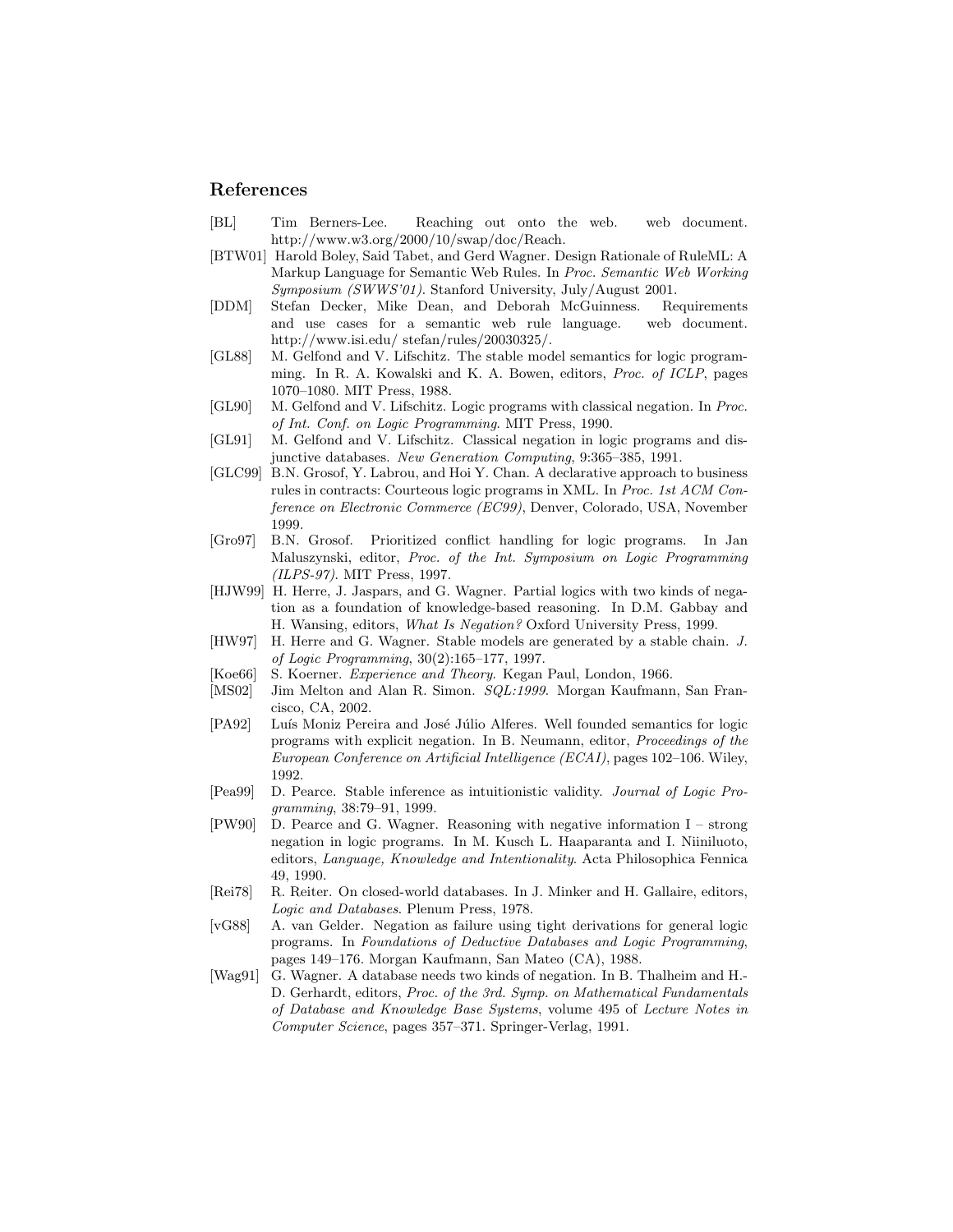- [Wag98] G. Wagner. Foundations of Knowledge Systems with Applications to Databases and Agents, volume 13 of Advances in Database Systems. Kluwer Academic Publishers, 1998. See http://www.inf.fuberlin.de/∼wagnerg/ks.html.
- [Wag02] Gerd Wagner. How to design a general rule markup language? In Proceedings of the First Workshop on XML Technologies for the Semantic Web (XSW2002), Lecture Notes in Informatics, Berlin, June 2002. Gesellschaft fr Informatik. invited paper.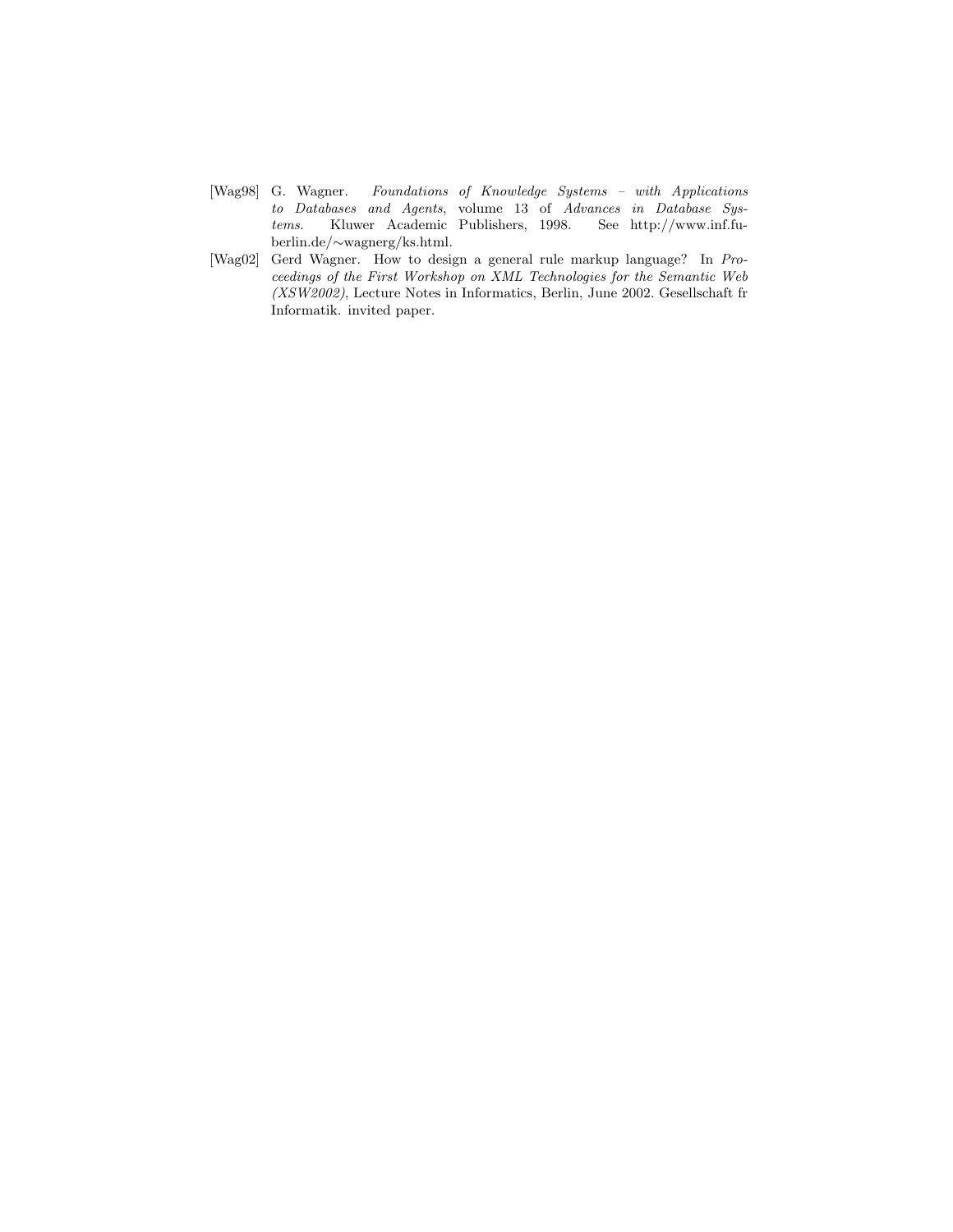```
<imp>
  <_head>
    <atom>
       <_opr>isAvailable</_opr>
       <var>Car</var>
    \langle /atom>
  </_head>
  <_body>
      <and>
       <atom>
         <_opr>RentalCar</_opr>
         $\tt varyCar</math></atom>
       <neg>
         <atom>
            <_opr>requiresService</_opr>
            \langle var > Car</var>
         </atom>
       </neg>
       <naf><atom>
            <_opr>isSchedForMaint</_opr>
            <var>Car</var>
         </atom>
       \langle/naf\rangle<sub>naf</sub></sub>
         <atom>
            <_opr>isAssToRentalOrder</_opr>
            <var>Car</var>
         </atom>
       \langle/naf>
    \langle / and \rangle</_body>
</imp>
```
Fig. 1. The rule for available cars marked up in RuleML.